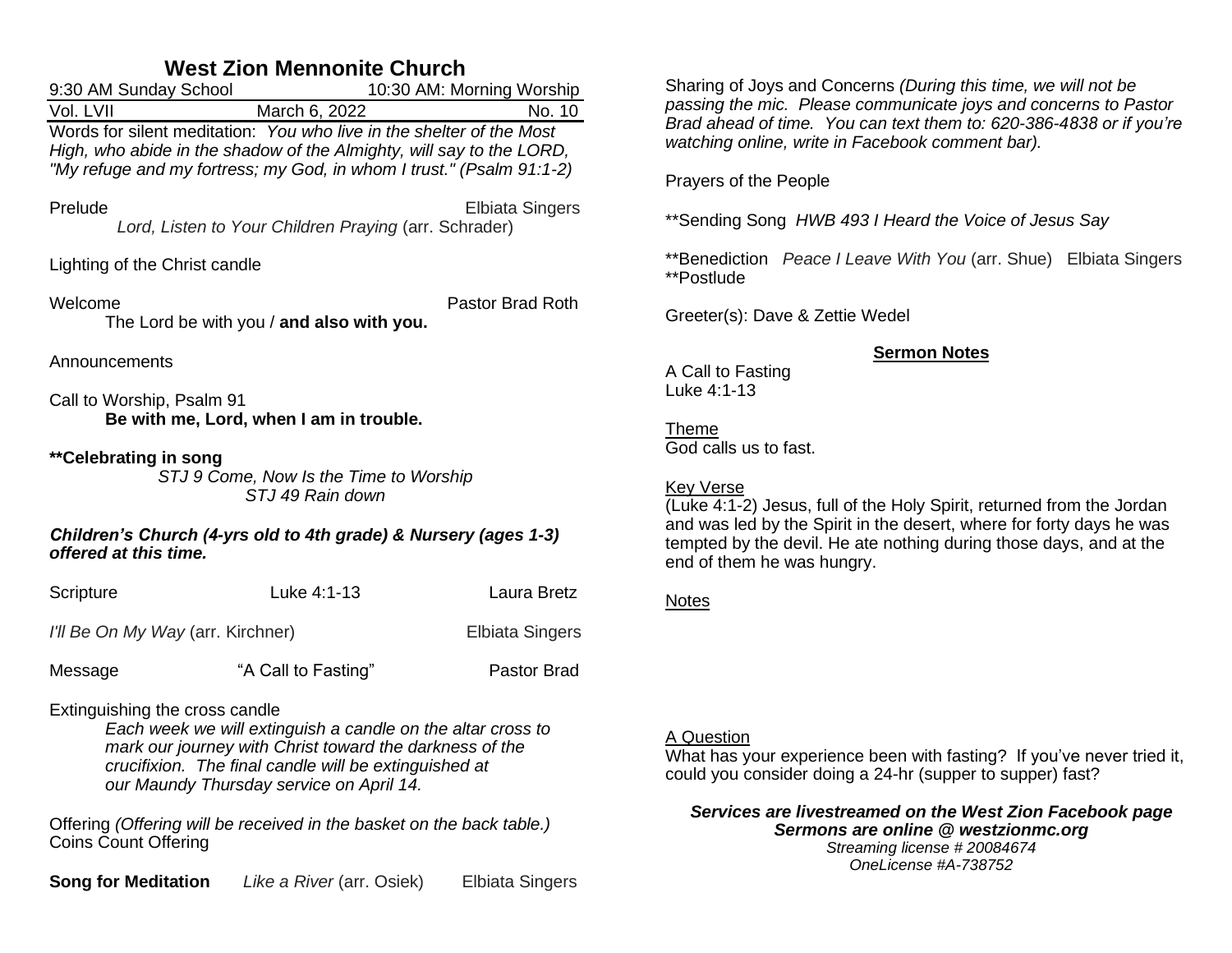## **Sunday, March 13, 2022**

**9:00-9:45 AM**: "Lamenting Racism" Discussion **10:00 AM:** Prayer in Conf Room **10:30 AM:** Worship Service **Accompanist: Donna Stucky<br><b>Scripture:** Zettie Wedel **Worship Leader: Pastor Brad Greeter(s)**: Geneva Wedel Congregational vote on foyer remodel immediately following worship

# **Coming Events**

| Meeting after worship regarding Foyer Remodel<br>7:00 PM: Informational meeting on MCUSA resolutions |
|------------------------------------------------------------------------------------------------------|
|                                                                                                      |
| Congregational vote on the Foyer Remodel project                                                     |
|                                                                                                      |
|                                                                                                      |
|                                                                                                      |
|                                                                                                      |
| Run for Relief at 8:00 am at Rice Park in Hutchinson                                                 |
|                                                                                                      |
|                                                                                                      |
|                                                                                                      |
|                                                                                                      |

**Our Mission**: God calls us into community to worship God and follow Jesus through the power and guidance of the Holy Spirit.

> **Pastor Brad Roth** Pastor's Cell: 620-386-4838 Pastor Brad's email: bradroth@westzionmc.org

> > **Secretary Carla Stucky's hours**: Thursdays 1:00-4:00 pm

> > > Church: 620-345-8143 Carla's cell: 620-386-0414

Church's email: secretary@westzionmc.org Website: www.westzionmc.org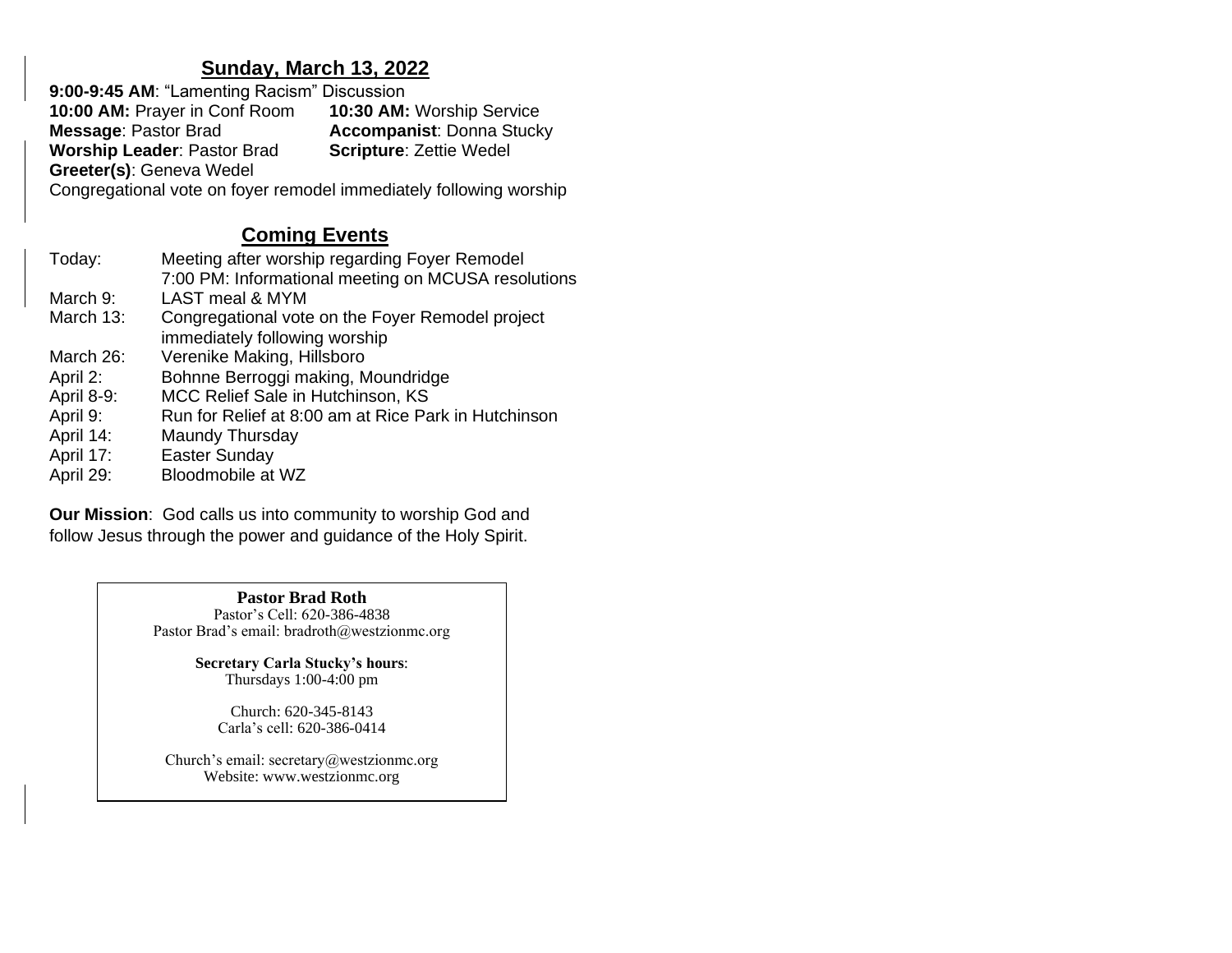## **West Zion Announcements**

Please have all bulletin announcements to the office by Thur. noon.

1. **We welcome** Goessel High School's Elbiata Singers, directed by Braden Unruh and including our very own Kaleigh Guhr!

2. Today is the **first Sunday in Lent**. Lent is a season of preparation in which the church focuses on repentance from sin and turning toward God. This year, Pastor Brad will be teaching on spiritual disciplines as ways that God calls us to himself.

3. The **Foyer Remodel Committee** has been working on a plan for updating our church foyer. Council approved moving forward with a congregational vote. The project details and cost will be shared in a **congregational meeting following worship this morning. A congregational vote will take place on Sunday, March 13 following worship.**

4. Tonight we invite you to join us at **7:00 PM for an informational meeting** on two current MCUSA resolutions that will be brought for a vote in a special delegate session in May. The resolutions calling for retiring the Membership Guidelines and repentance and transformation challenge the traditional biblical teachings of the church around sexuality. Council would like to make the congregation aware of these resolutions and hear feedback as we prepare to send a delegate in May. Copies of these resolutions were placed in your church mailbox. You can also learn more by going to: <https://www.mennoniteusa.org/special-delegate-session-22/>

5. **Thank You** for your prayers, phone calls, cards, visits, and food that was brought to me after my heart procedure. A special Thank You to Pastor Brad for his visit. It's so special to be a part of such a caring congregation. God Bless You All! - Sandy Jantz

6. Our **church projector** has quit running. The Trustees are working on fixing the problem, thanks for your patience!

7. During the season of Lent (first Sunday March 6), Mission Team will print a **"neighboring challenge"** in the bulletin. The idea is to help us discover ways to connect with and care for our community. **Easter is a great time to invite someone new to worship!**

8. Join Pastor Brad for a discussion of the Herald Press video series **"Lamenting Racism,"** Sunday mornings 9:00-9:45 AM, February 27 – April 10. "Lamenting Racism" applies the Bible to the challenge of racism in America and opens space for self-reflection. Racism is a challenging topic for our times, but one worth wrestling with.

# **General Announcements**

9. A **Moundridge Lions Club Feed** complete with omelets, pancakes, juice and coffee will be offered on Saturday, March 26 from 7 AM to 11 AM at the Senior Center. Proceeds will go to the Lions Club for eyeglasses, sending local students to the Lions Club band camp, and helping with community needs. Information is on the board.

10. **Everence®** will hold an informative Medicare webinar on Tuesday, March 8, starting at 6:30 p.m. Topics will include, when and where to sign up for Medicare, what Medicare does (and doesn't) cover, Medicare Parts A, B, C and D in clear, understandable language plus budgeting for health care costs in retirement. To register call 316-283-3800, 877-467-7294 or email [central.kansas@everence.com.](mailto:central.kansas@everence.com) Attendance recommended for those approaching retirement or those ready to sign up for Medicare.

### 11. **Bethel College:**

**Sun., March 6** – Sunday-Afternoon-at-the-Museum program, Reinhild K. Janzen, "Ritual Markers of Life and Death in Uganda and Taiwan," 3 p.m., *Kauffman Museum auditorium*. This program is associated with the current special exhibit marking 125 years of Kauffman Museum. *Current Bethel COVID protocols require face coverings to be worn indoors regardless of vaccination status.*

**Sun., March 20** – Bethel College's Staley Lecture Series presents Karen González, 7 p.m., Administration Building chapel. González is the author of *The God Who Sees: Immigrants, the Bible and the Journey to Belong* (Herald Press, 2019). She will also speak in Bethel College's convocation on Mon., March 21, 11 a.m., Memorial Hall.

**March 25-27**, spring musical at Bethel College, *Bright Star* by Steve Martin and Edie Brickell (for mature audiences).